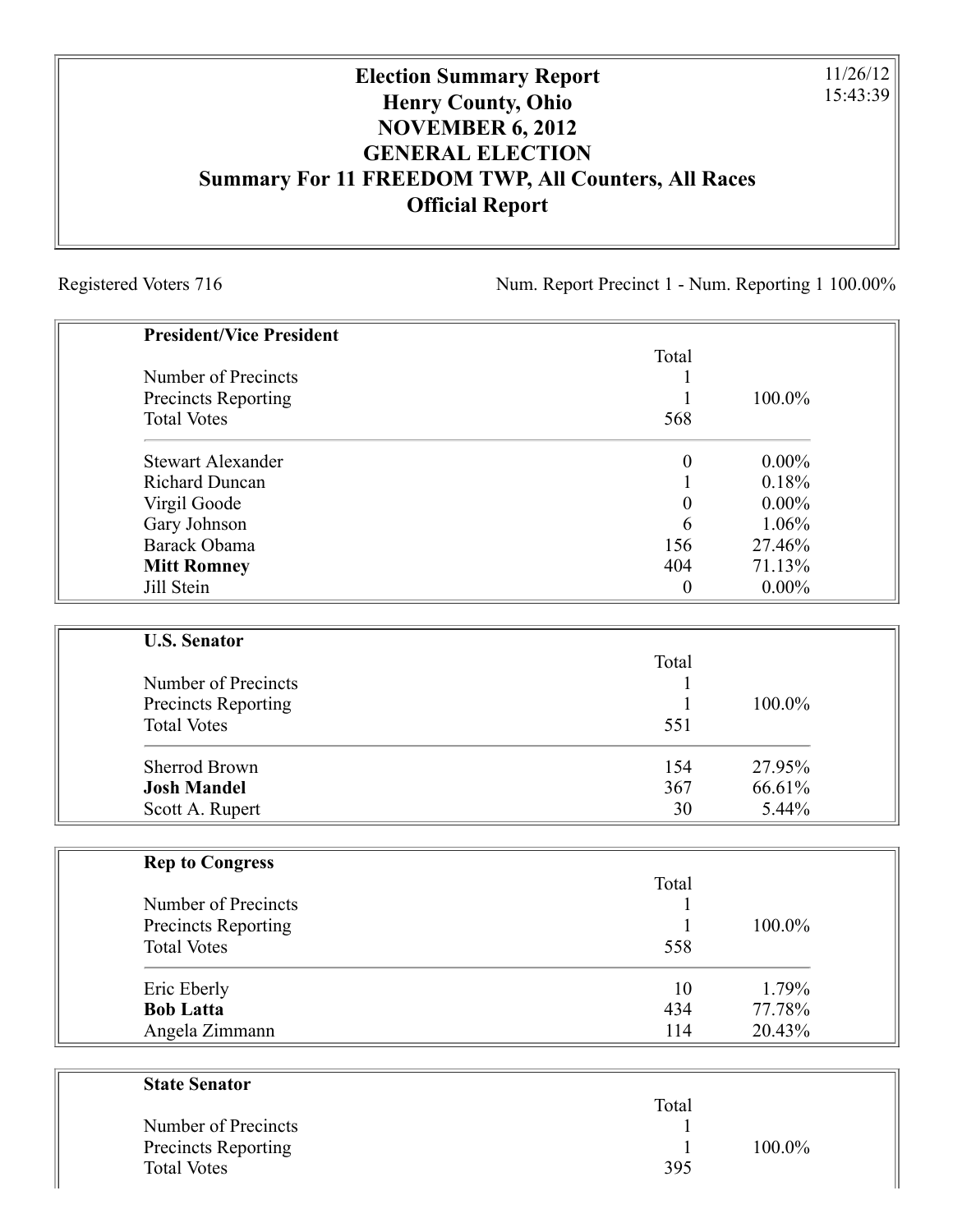| <b>Cliff Hite</b>                                | 395                          | 100.00% |  |
|--------------------------------------------------|------------------------------|---------|--|
|                                                  |                              |         |  |
| <b>State Representative</b>                      | Total                        |         |  |
| Number of Precincts                              |                              |         |  |
| Precincts Reporting                              | 1                            | 100.0%  |  |
| <b>Total Votes</b>                               | 534                          |         |  |
| John H. Vanover                                  | 126                          | 23.60%  |  |
| Lynn R. Wachtmann                                | 408                          | 76.40%  |  |
|                                                  |                              |         |  |
| <b>County Comm 1-2-2013</b>                      |                              |         |  |
|                                                  | Total                        |         |  |
| Number of Precincts                              | 1                            |         |  |
| Precincts Reporting                              | 1                            | 100.0%  |  |
| <b>Total Votes</b>                               | 528                          |         |  |
| <b>Glenn A. Miller</b>                           | 361                          | 68.37%  |  |
| Richard C. Myers                                 | 167                          | 31.63%  |  |
|                                                  |                              |         |  |
| County Comm 1-3-2013                             |                              |         |  |
|                                                  | Total                        |         |  |
| Number of Precincts                              |                              |         |  |
| Precincts Reporting                              |                              | 100.0%  |  |
| <b>Total Votes</b>                               | 442                          |         |  |
| <b>Robert E. Hastedt</b>                         | 442                          | 100.00% |  |
|                                                  |                              |         |  |
| <b>County Auditor</b>                            |                              |         |  |
|                                                  | Total                        |         |  |
| Number of Precincts                              | $\mathbf{1}$<br>$\mathbf{1}$ | 100.0%  |  |
| <b>Precincts Reporting</b><br><b>Total Votes</b> | 415                          |         |  |
|                                                  |                              |         |  |
| <b>Kevin Garringer</b>                           | 415                          | 100.00% |  |
|                                                  |                              |         |  |
| <b>Prosecuting Attorney</b>                      |                              |         |  |
| Number of Precincts                              | Total                        |         |  |
| Precincts Reporting                              |                              | 100.0%  |  |
| <b>Total Votes</b>                               | 441                          |         |  |
|                                                  |                              |         |  |
| John H. Hanna                                    | 441                          | 100.00% |  |
|                                                  |                              |         |  |
| <b>Clerk of Court Common Pleas</b>               | Total                        |         |  |
| Number of Precincts                              |                              |         |  |
| Precincts Reporting                              |                              | 100.0%  |  |
| <b>Total Votes</b>                               | 429                          |         |  |
|                                                  |                              |         |  |
|                                                  |                              |         |  |

Ш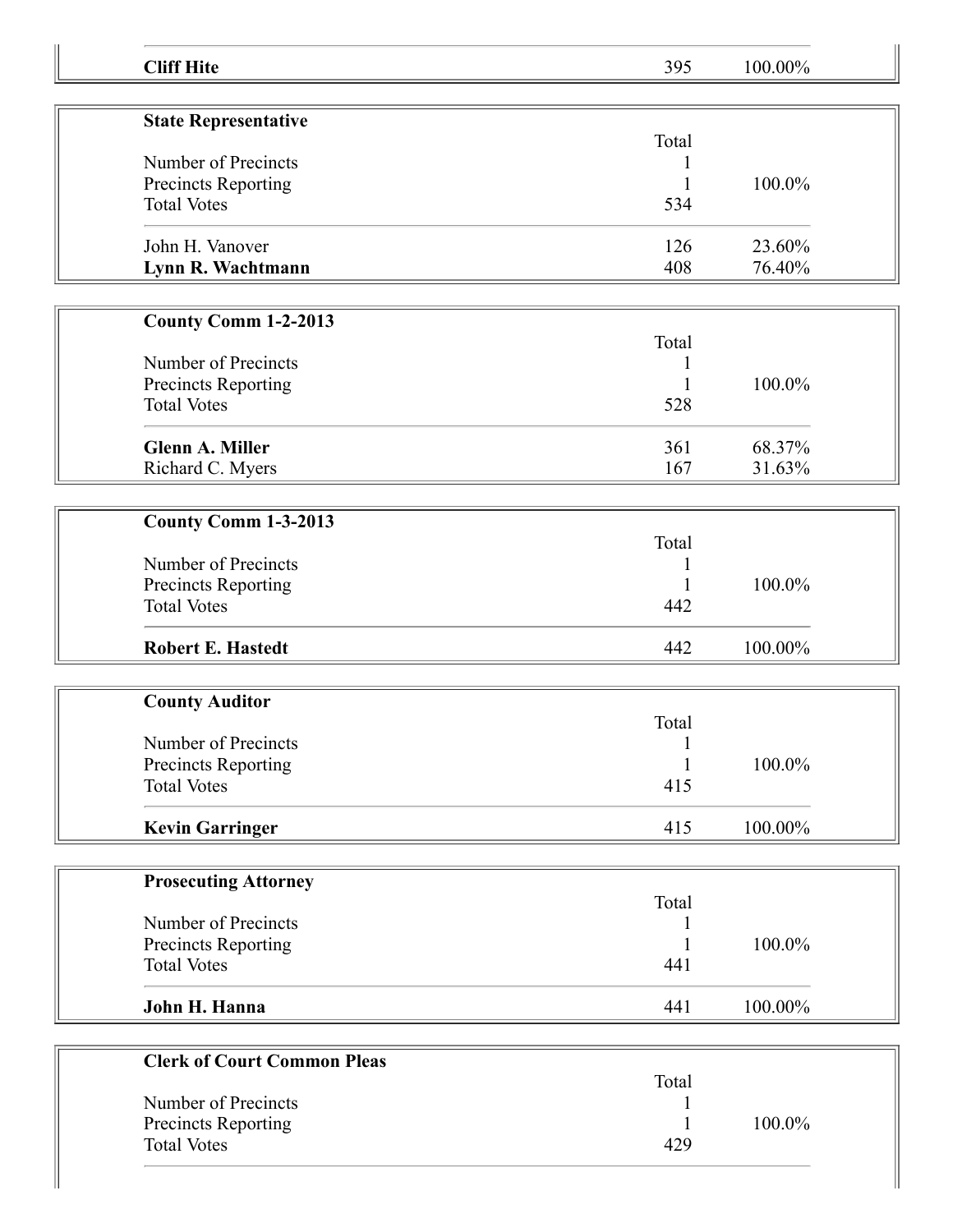| <b>Connie L. Schnitkey</b> | 429          | 100.00% |
|----------------------------|--------------|---------|
|                            |              |         |
| <b>Sheriff</b>             | Total        |         |
| Number of Precincts        | 1            |         |
| Precincts Reporting        | 1            | 100.0%  |
| <b>Total Votes</b>         | 555          |         |
|                            |              |         |
| <b>Michael Bodenbender</b> | 360          | 64.86%  |
| John J. Nye                | 195          | 35.14%  |
|                            |              |         |
| <b>County Recorder</b>     |              |         |
|                            | Total        |         |
| Number of Precincts        |              |         |
| Precincts Reporting        | 1            | 100.0%  |
| <b>Total Votes</b>         | 402          |         |
|                            |              |         |
| Sara L. Myles              | 402          | 100.00% |
|                            |              |         |
| <b>County Treasurer</b>    | Total        |         |
| Number of Precincts        |              |         |
| Precincts Reporting        | 1<br>1       | 100.0%  |
| <b>Total Votes</b>         | 519          |         |
|                            |              |         |
| <b>Zachary T. Riley</b>    | 265          | 51.06%  |
| Calvin G. Spiess           | 254          | 48.94%  |
|                            |              |         |
| <b>County Engineer</b>     |              |         |
|                            | Total        |         |
| Number of Precincts        |              |         |
| <b>Precincts Reporting</b> | $\mathbf{1}$ | 100.0%  |
| <b>Total Votes</b>         | 382          |         |
| <b>Timothy J. Schumm</b>   | 382          | 100.00% |
|                            |              |         |
| <b>County Coroner</b>      |              |         |
|                            | Total        |         |
| Number of Precincts        |              |         |
| Precincts Reporting        | 1            | 100.0%  |
| <b>Total Votes</b>         | 416          |         |
| <b>Marek Skoskiewicz</b>   | 416          | 100.00% |
|                            |              |         |

| <b>State Board of Education</b> |       |        |
|---------------------------------|-------|--------|
|                                 | Total |        |
| Number of Precincts             |       |        |
| <b>Precincts Reporting</b>      |       | 100.0% |
| <b>Total Votes</b>              | 351   |        |
| <b>Stanley Jackson</b>          | 139   | 39.60% |

 $\overline{\mathbf{r}}$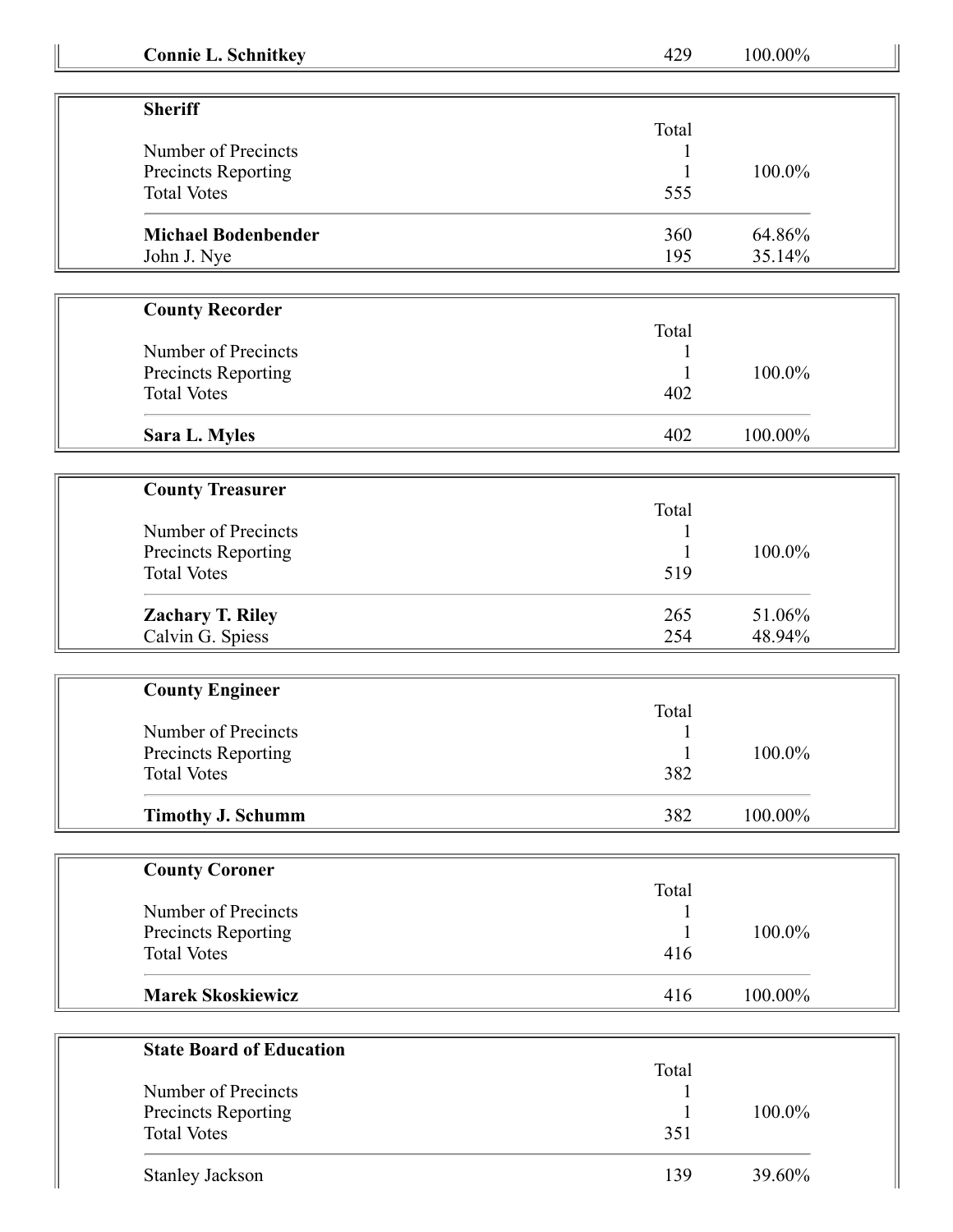| Justice Sup Crt 1-1-2013   |       |        |
|----------------------------|-------|--------|
|                            | Total |        |
| Number of Precincts        |       |        |
| <b>Precincts Reporting</b> |       | 100.0% |
| <b>Total Votes</b>         | 410   |        |
| <b>Terrence O"Donnell</b>  | 332   | 80.98% |
| Mike Skindell              | 78    | 19.02% |

## **Justice Sup Crt 1-2-2013**

| Number of Precincts<br>Precincts Reporting<br><b>Total Votes</b> | Total<br>402 | $100.0\%$ |
|------------------------------------------------------------------|--------------|-----------|
| <b>Robert R. Cupp</b>                                            | 248          | 61.69%    |
| William M. O'Neill                                               | 154          | 38.31%    |

## **Justice Sup Crt 12-31-2014**

| Number of Precincts<br><b>Precincts Reporting</b><br><b>Total Votes</b> | Total<br>382 | $100.0\%$ |
|-------------------------------------------------------------------------|--------------|-----------|
| <b>Yvette McGee Brown</b>                                               | 107          | 28.01%    |
| <b>Sharon L. Kennedy</b>                                                | 275          | 71.99%    |

| <b>Judge of Court of Appeals</b> |       |            |  |
|----------------------------------|-------|------------|--|
|                                  | Total |            |  |
| Number of Precincts              |       |            |  |
| Precincts Reporting              |       | $100.0\%$  |  |
| <b>Total Votes</b>               | 331   |            |  |
| John R. Willamowski              | 331   | $100.00\%$ |  |

| <b>State Issue 1</b> |       |        |
|----------------------|-------|--------|
|                      | Total |        |
| Number of Precincts  |       |        |
| Precincts Reporting  |       | 100.0% |
| <b>Total Votes</b>   | 490   |        |
| <b>YES</b>           | 107   | 21.84% |
| NO                   | 383   | 78.16% |

| <b>State Issue 2</b>       |       |        |
|----------------------------|-------|--------|
|                            | Total |        |
| Number of Precincts        |       |        |
| <b>Precincts Reporting</b> |       | 100.0% |
| <b>Total Votes</b>         | 497   |        |